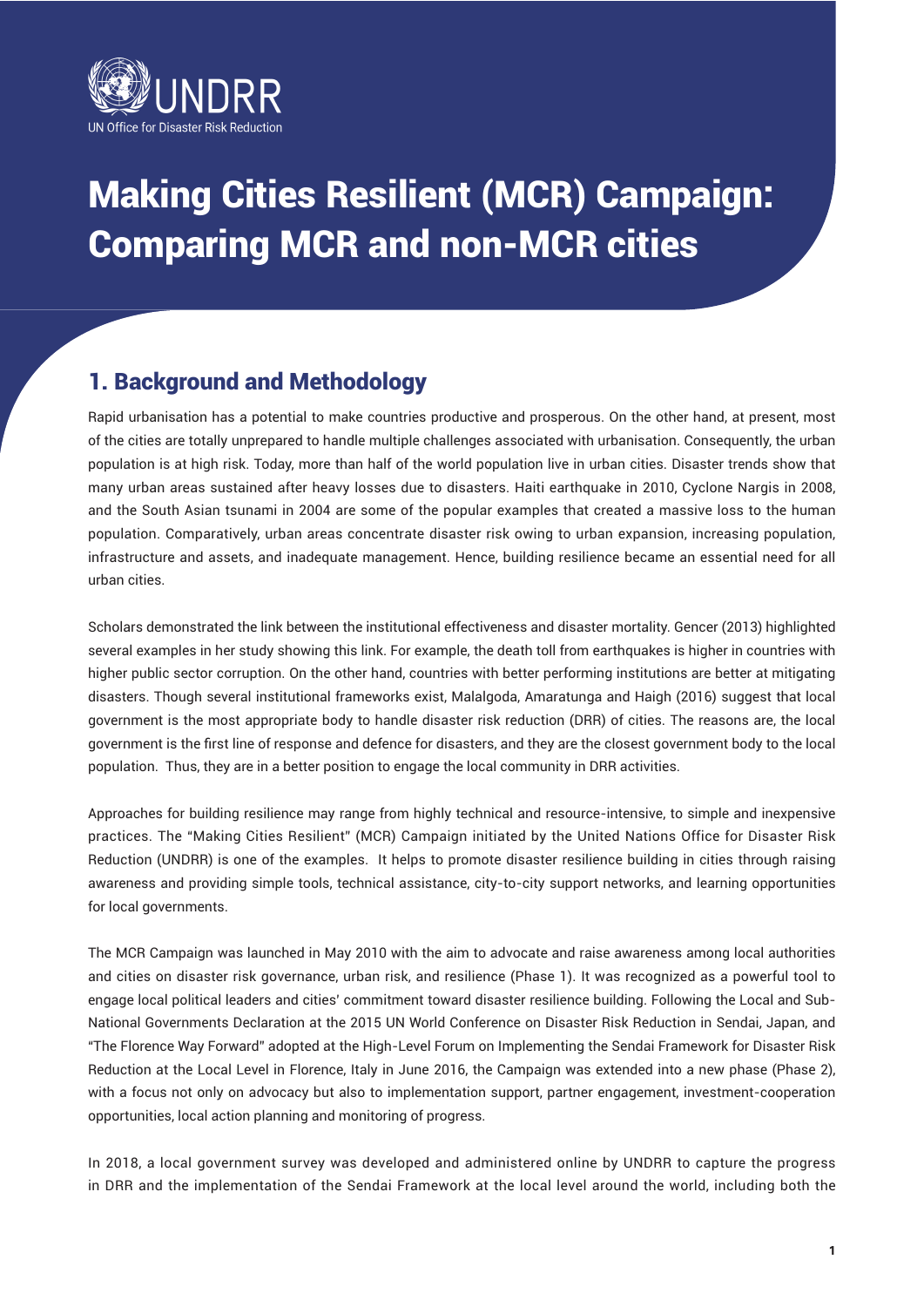cities participating in the MCR Campaign and those that are not. The survey included 58 questions about the local governments, local risks and understanding of risk, risk communication, local DRR strategy, strategy implementation, and DRR actions and experience. Taking part in this survey was an opportunity for cities to showcase their good practices and contribution to the advancement of the global framework such as the Sendai Framework and the Sustainable Development Goals.

On the closing date of the survey in July 2018, 159 valid responses were collected from the local government representatives. Multiple descriptive statistical techniques were used to analyse the ordinal data, which were further processed using MS Excel software. This report attempts to explain the results of the survey, particularly the comparative analysis between the progress of the cities participating and not participating in the MCR Campaign.

# 2. Findings

## 2.1 Profiles of cities within the survey

Based on the 159 valid responses, 134 of them have signed up to the MCR Campaign, while 25 of them are not part of the Campaign (Non-MCR). Among them, 95 responses are from the Americas, 25 from Asia-Pacific, 16 from Africa, 16 from Europe, and 7 from Arab states. The majority of the respondents are municipality level with population of less than 500,000 people. Table 1 shows the profile of the respondents' cities.

| Period signed up to<br><b>MCR Campaign</b> | <b>Region</b>                                                                   | <b>Population Size</b>                                                                                  | Type of the city                                                                                          |
|--------------------------------------------|---------------------------------------------------------------------------------|---------------------------------------------------------------------------------------------------------|-----------------------------------------------------------------------------------------------------------|
| MCR Phase 1 (2010-2014):<br>53 cities      | Americas: 40<br>Africa: 01<br>Asia Pacific: 03<br>Europe: 06<br>Arab States: 03 | $<$ 500,000: 42<br>500,000-1 million: 06<br>1-4.99 million: 04<br>5-10 million: 00<br>$>10$ million: 01 | Municipality: 32<br>Metropolitan Area: 01<br><b>Town: 13</b><br>District: 01<br>Province: 01<br>Other: 05 |
| MCR Phase 2 (2015 onwards):<br>81 cities   | Americas: 51<br>Africa: 07<br>Asia Pacific: 15<br>Europe: 08<br>Arab States: 00 | < 500,000:64<br>500,000-1 million: 05<br>1-4.99 million: 10<br>5-10 million: 01<br>$>10$ million: 01    | Municipality: 52<br>Metropolitan Area: 04<br><b>Town: 17</b><br>District: 04<br>Province: 02<br>Other: 02 |
| Non MCR:<br>25 cities                      | Americas: 04<br>Africa: 08<br>Asia Pacific: 07<br>Europe: 02<br>Arab States: 04 | <500,000:17<br>500,000-1 million: 02<br>1-4.99 million: 04<br>5-10 million: 01<br>$>10$ million: 01     | Municipality: 14<br>Metropolitan Area: 01<br><b>Town: 01</b><br>District: 01<br>Province: 01<br>Other: 07 |

## **Table 1: Profile of the cities**

Cities participating in the survey are mostly prone to floods (65%), followed by landslide (37%), drought (22%), earthquake (22%), wildfire (21%), technological disasters (19%), and epidemic & pandemic disasters (18%), as show in Figure 1.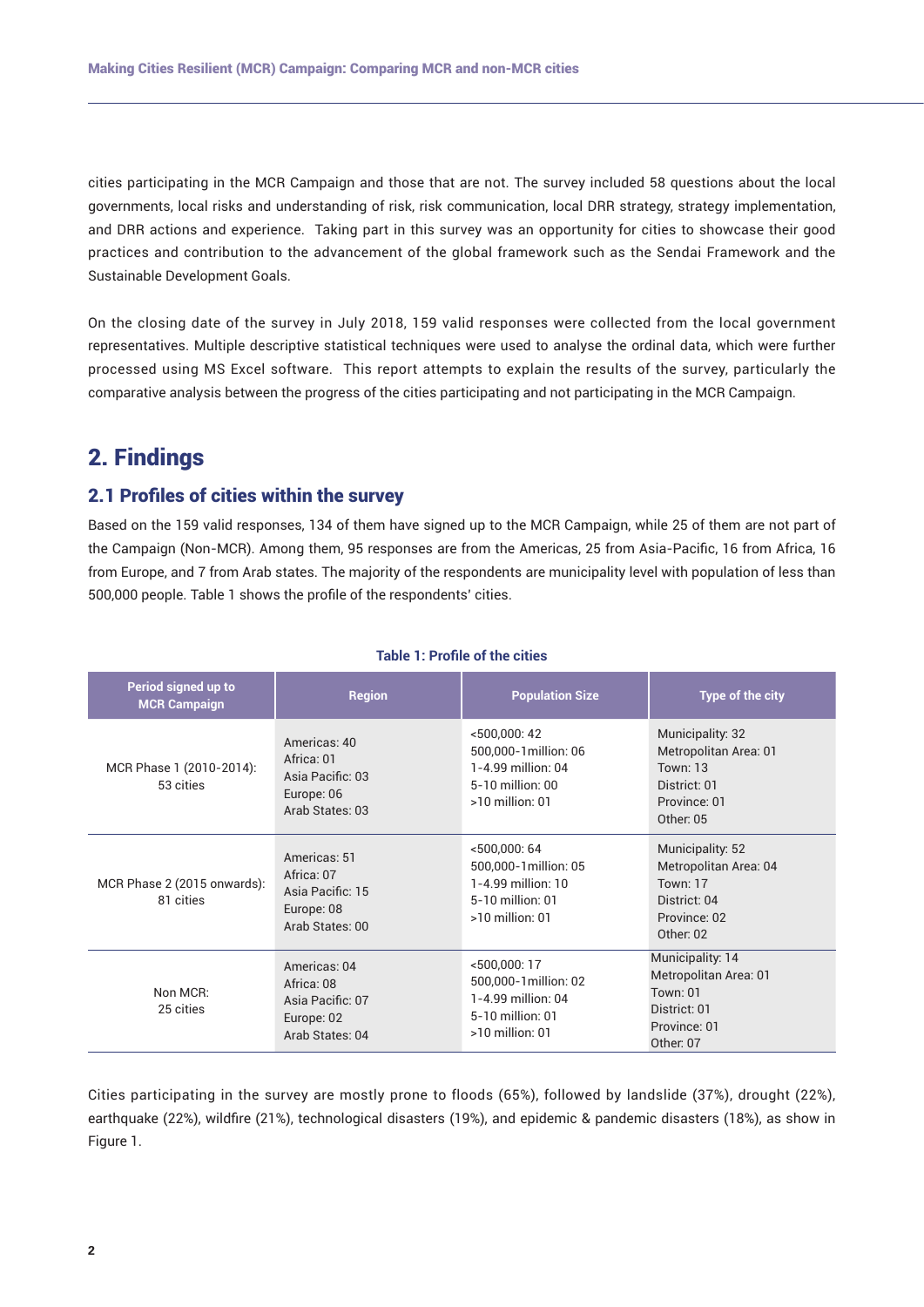

## 2.2 Understanding risks

## **Local Risk Assessment**

The results show that 110 local governments participating in this survey (69.2%) conduct disaster risk assessments to understand the risks of their territory, while 27 local governments do not conduct risk assessment and 22 did not respond to this question. Comparatively, more cities that have conducted risk assessment are part of the MCR Campaign. The results also reveal that, among cities completing risk assessments, the MCR Campaign cities produce risk maps, coping capacity analysis, vulnerability maps, hazard maps and risk profile relatively more than cities that are not part of the MCR Campaign. Out of 11 local governments or 10% that produce all risk, hazard, exposure, and vulnerability maps, 9 are cities that have signed up to the MCR Campaign. Figure 2 shows the types of risk assessment outputs as produces by MCR and Non-MCR cities.

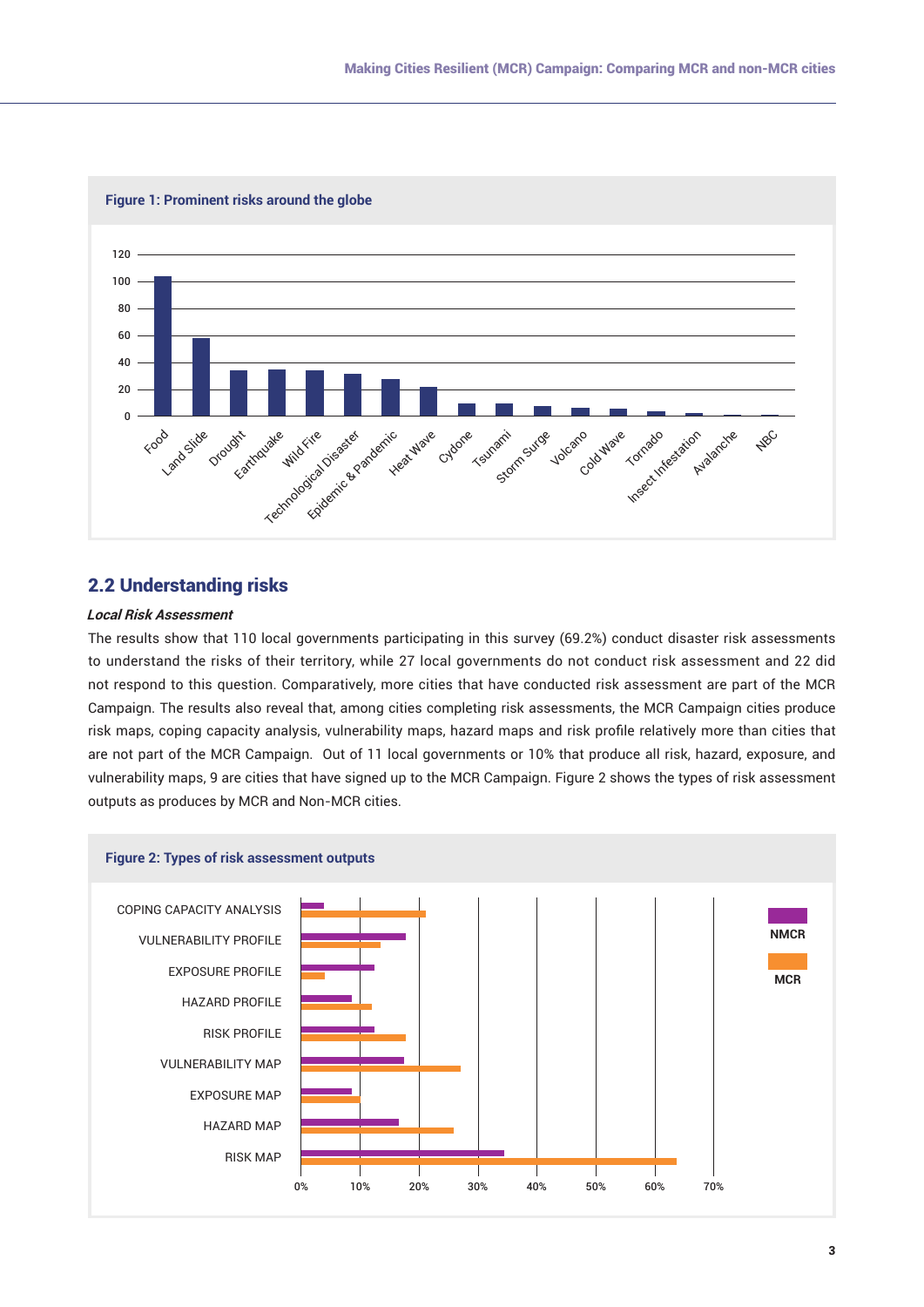45% of these risk assessments are based on expert opinions, 30% are based on scientific modelling, while 3.6% use both. Multiple statistical data, local expertise, and previous experiences are also used as a basis for disaster risk assessment in some local government. Figure 3 shows this ratio among MCR and Non-MCR cities.



97% of the local governments have conducted a risk assessment from 2005 to 2018. Among them, 37% update their risk assessment every year, and 35% update every 2 to 4 years. Among non-MCR cities, more than half of them update their risk assessment every year. According to the risk assessments, 54% of the respondents mentioned that they are exposed to a mixture of new and recurrent risks. The other 41% of the cities are exposed to only recurrent risks. MCR and non-MCR cities do not show much difference in these percentages.

#### **Local Risk Communication**

Communicating the localised risks to the stakeholders is equally essential to understanding risks. The results show that 70% of the local governments publicised information on disaster risk to increase public awareness of risk reduction. Following the trend, the most popular way of advertising risk information, which is adopted by the local governments, is online social media such as Facebook, Twitter, and Instagram. The second most popular way is the local newspapers and leaflets. Figure 4 shows different forms of communicating risk information. The cities that joined the campaign in the second phase utilise the social media comparatively more (57%) than other cities that publicise the risk information. Further, the effort for communicating about disaster risk can be observed more among MCR cities compared to Non-MCR cities.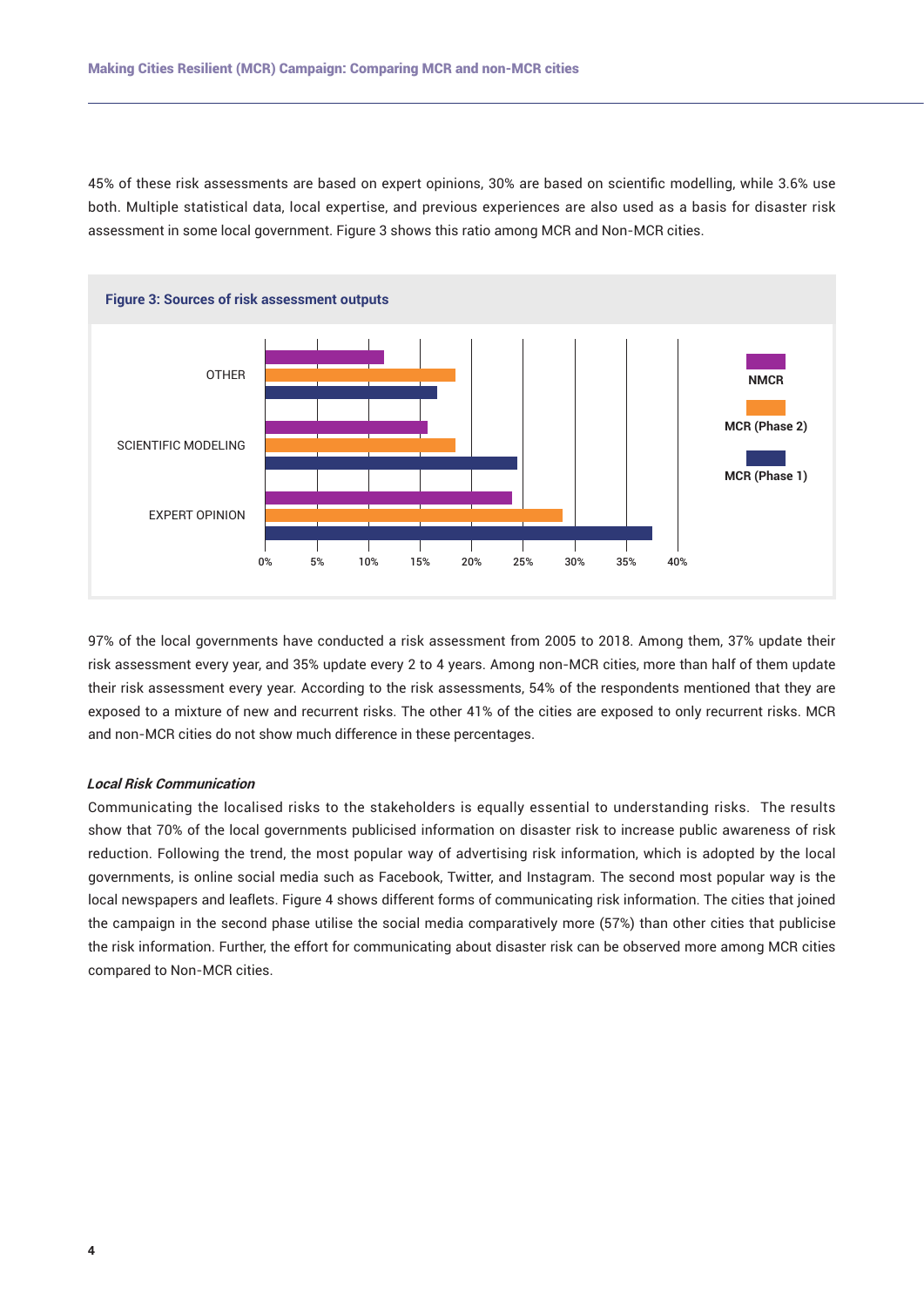

## 2.3 Local DRR strategy/plan

## **Local DRR Strategy/Plan Development**

Having local DRR strategies is essential for local governments to handle disaster risks practically, as reflected in the Target E of the Sendai framework and the indicator SDG11b of the Sustainable Development Goals (SDG) which call for the substantial increase of countries with national and local DRR strategies. The development and implementation of DRR strategies contribute to decreasing the direct economic losses caused by disasters and protecting the poor and people in vulnerable situations. Thus, local governments' commitment is essential and expected by the global communities. According to the survey, 53% local governments already have local DRR strategy in place. 87% of these are the members of the MCR Campaign. Additionally, 30% local governments are in the process of developing the local DRR strategies, 63% and 23% of which have joint the MCR campaign within the years of 2015-2017 and 2010-2014, respectively (Figure 5 and Figure 6).

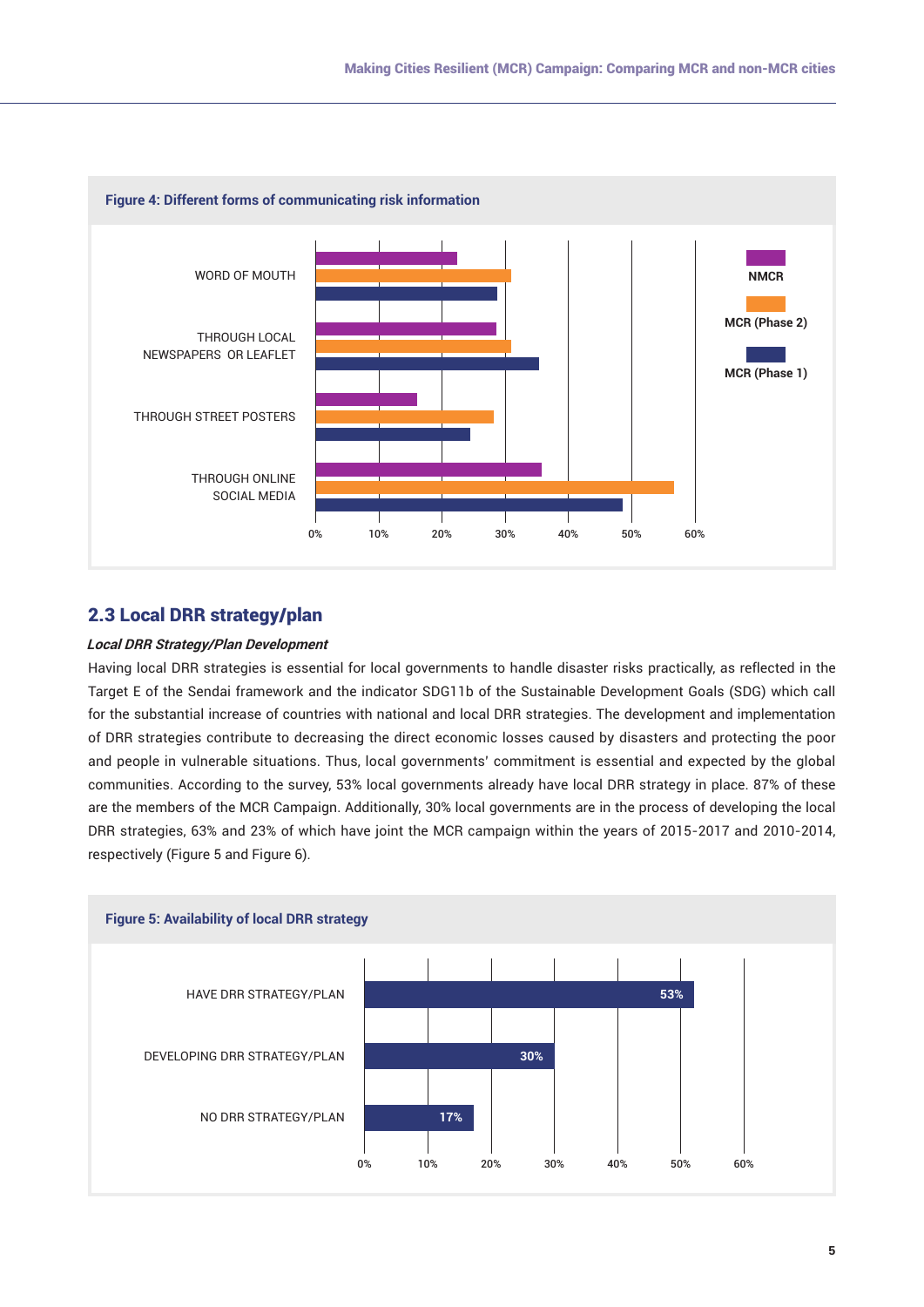

## **Elements of Local DRR Strategy/Plan**

The technical guidance for monitoring and reporting on progress in achieving the global targets of the Sendai Framework for Disaster Risk Reduction<sup>1</sup> has noted the 10 key elements to be included in the DRR strategy to be considered as fully aligned with the Sendai Framework: DRR strategy should:

- i) have different timescales, with targets, indicators and time frames,
- ii) have aims at preventing the creation of risk,
- iii) have aims at reducing existing risk,
- iv) have aims at strengthening economic, social, health and environmental resilience,
- v) address the recommendations of Priority 1, Understanding disaster risk: Based on risk knowledge and assessments to identify risks at the local and national levels of the technical, financial and administrative disaster risk management capacity,
- vi) address the recommendations of Priority 2, Strengthening disaster risk governance to manage disaster risk: Mainstream and integrate DRR within and across all sectors with defining roles and responsibilities,
- vii) address the recommendations of Priority 3, Investing in disaster risk reduction for resilience: Guide to allocation of the necessary resources at all levels of administration for the development and the implementation of DRR strategies in all relevant sectors,
- viii) address the recommendations of Priority 4, Enhancing disaster preparedness for effective response and to "Build Back Better" in recovery, rehabilitation and reconstruction: Strengthen disaster preparedness for response and integrate DRR response preparedness and development measures to make nations and communities resilient to disasters,
- ix) promote policy coherence relevant to disaster risk reduction such as sustainable development, poverty eradication, and climate change, notably with the SDGs the Paris Agreement, and
- x) have mechanisms to follow-up, periodically assess and publicly report on progress.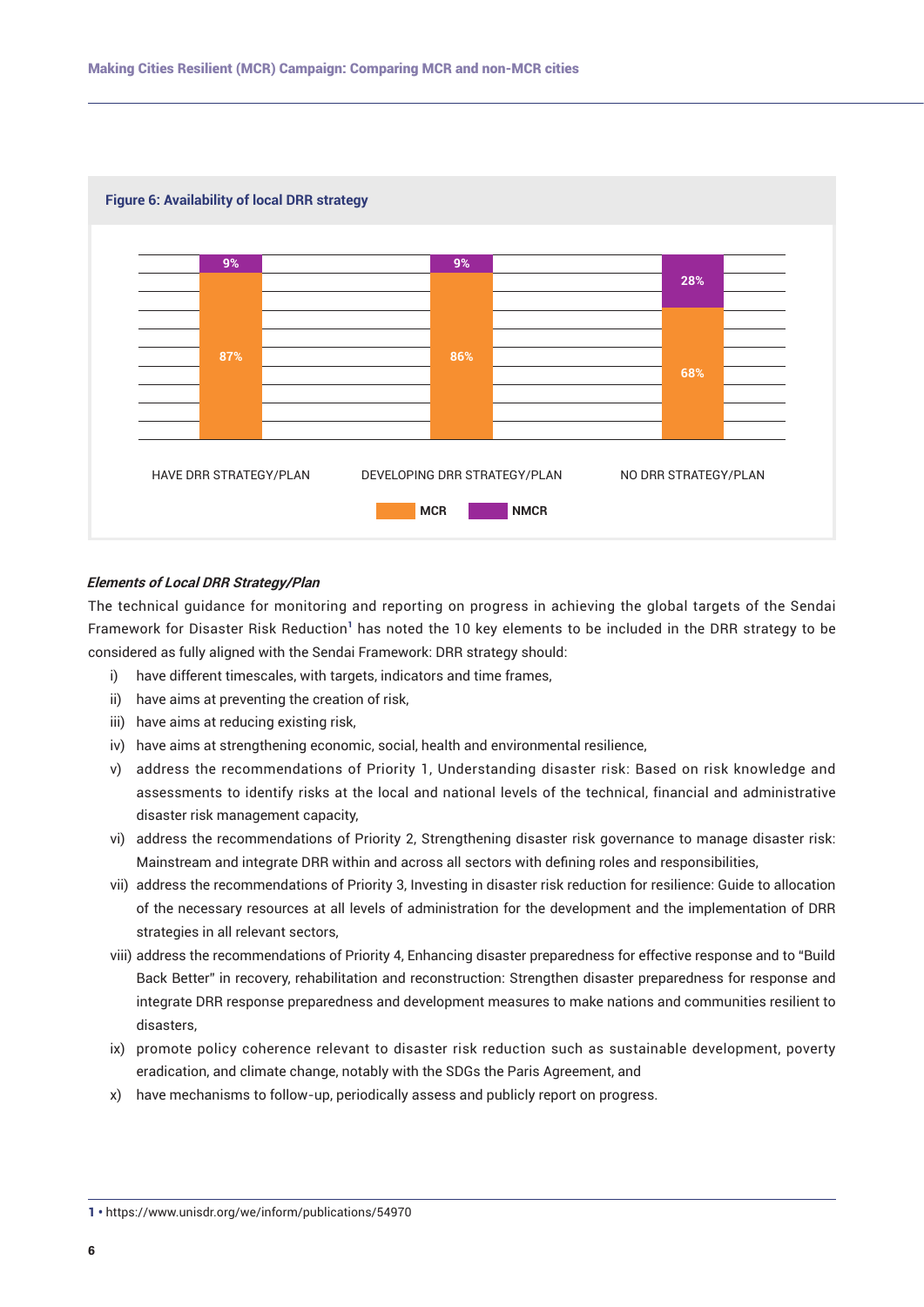Figure 7 shows the key elements in which local governments include in the DRR strategies/plans. The data shows that measures to reduce existing risk (element iii) are the most captured element and measures to strengthen investments in DRR (element vii) are the least captured element in the strategies. The DRR strategies and plans of MCR Campaign cities tend to capture these key elements more than those of the non MCR cities.

Additionally, only 2 local governments among the participants have the plan that is fully aligned with this guidance by including all the 10 elements. One is a local government that joined the MCR campaign in Phase 1 and the other one joined the campaign in Phase 2. Furthermore, 7 local governments' DRR strategies include 9 key elements, all of which are the members of the MCR Campaign. Most of the local governments participating in this survey include 1-2 key elements in the DRR strategies. Figure 8 shows the number of key elements included in the DRR strategies.

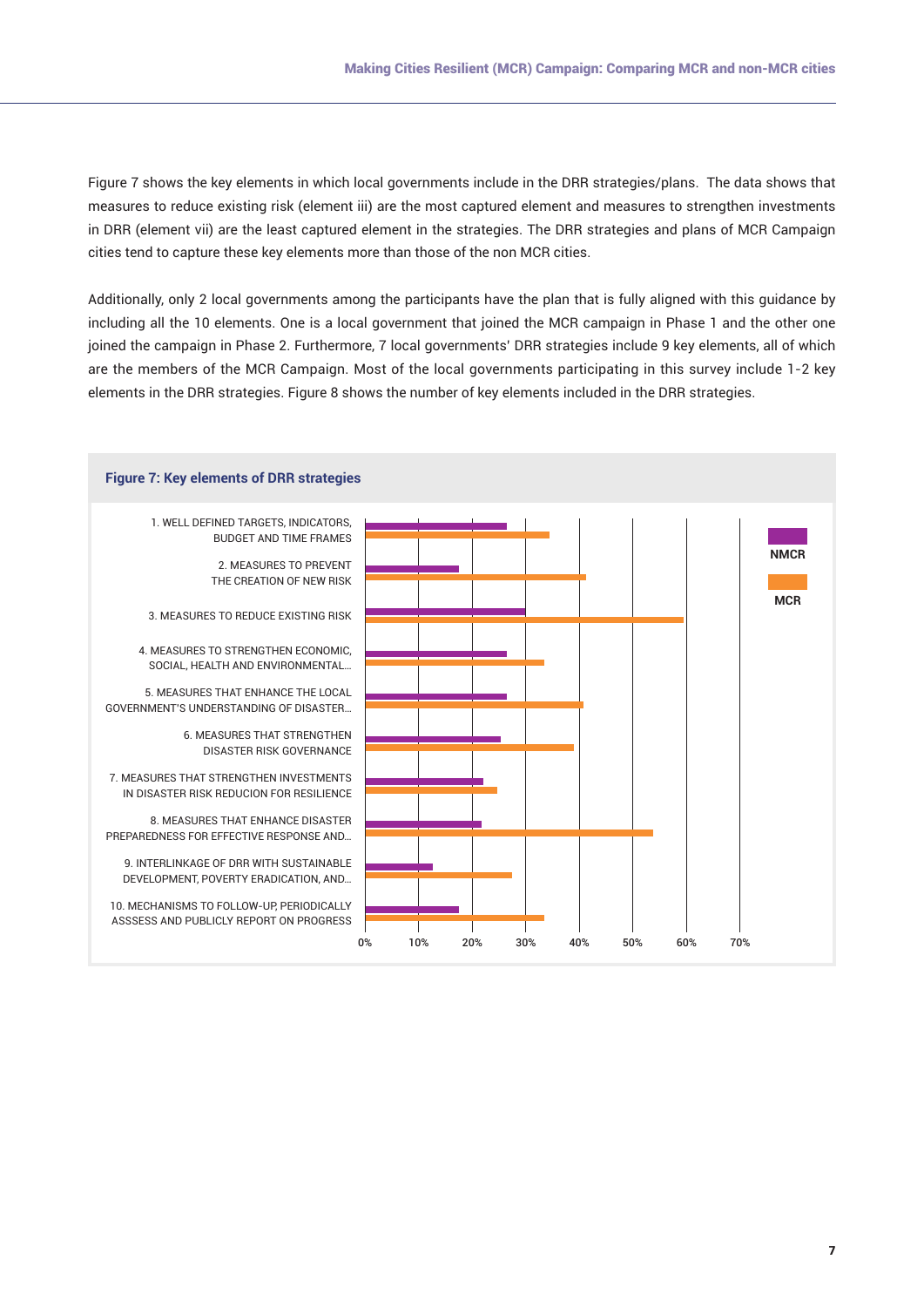

#### **Figure 8: Alignment with the Sendai Framework for DRR**

## **Tools used to develop Local DRR Strategy/Plan**

Respondents mentioned the tools that the local governments use to support DRR planning and implementation. Among them, the Local Government Self-Assessment Tool (LG-SAT) is the frequently mentioned tool, followed by Preliminary and Detailed Disaster Resilience Scorecards for Cities. Surprisingly, majority of the local government did not use any tool for support DRR plan development. Figure 9 shows different tools used by the local governments.

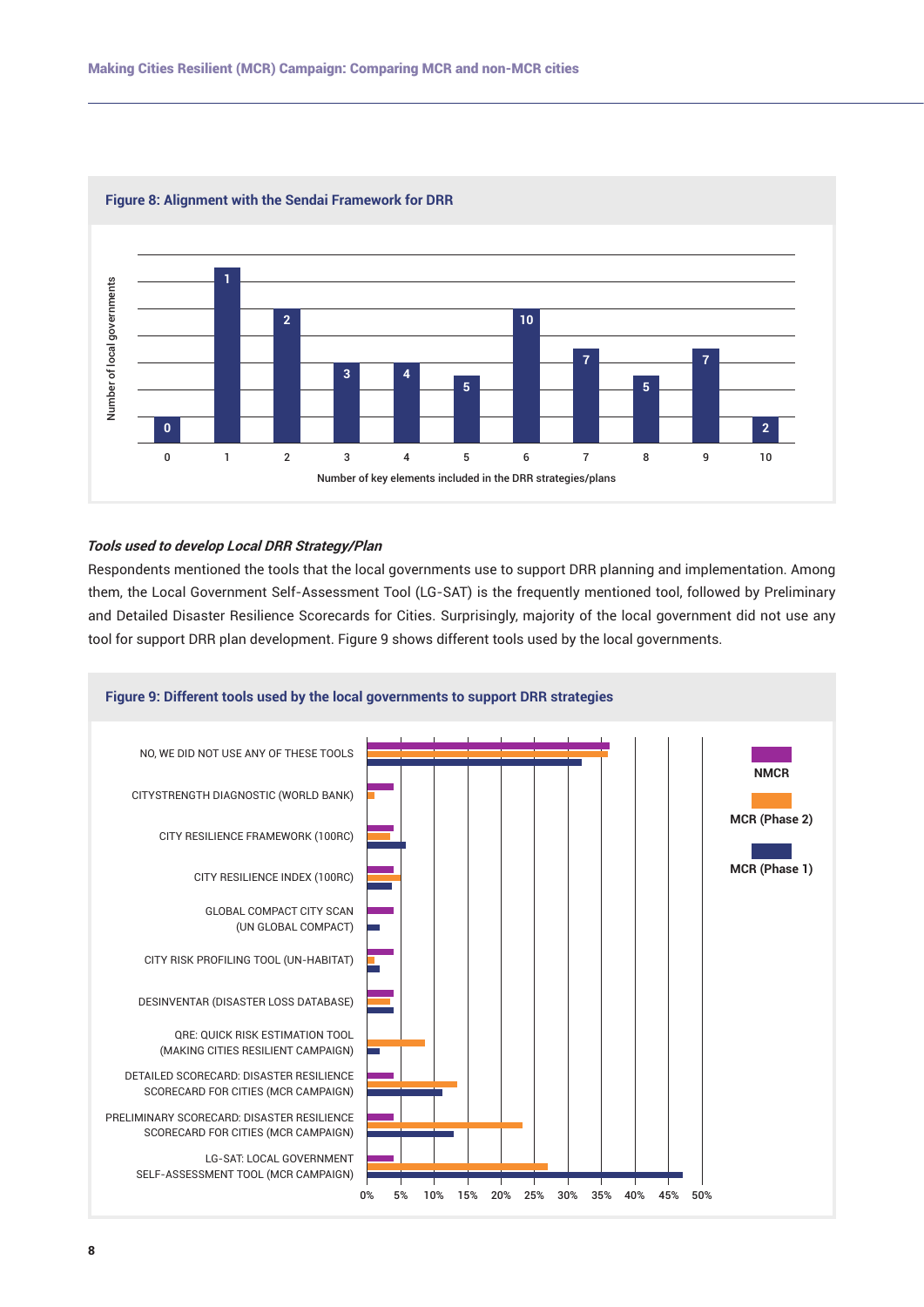## 2.4 Implementing DRR Actions

## *Implementation of DRR strategies*

Implementing local DRR strategy is more important than having the strategy. The results show that among the local governments having DRR strategies, 27.4% has fully implemented the DRR strategies, while the majority of the cities (53.4%) only partially implement the strategy and 19.2% have not yet started the implementation. There is no significant difference in this proportion among MCR and NMCR cities. The reason mentioned by most of the respondents for incomplete implementation of the strategy is the lack of financial resources (46%). Change in the government and its priorities (22%) is also one of the frequently mentioned reasons for lack of implementation. Figure 10 shows the reasons for partial implementation.



## **Taking local DRR actions**

Regardless of whether the local governments have DRR strategies in place or not, some DRR activities are on-going in various forms. Based on the survey results, risk assessment (60.4%), capacity building on DRR for government officials (54.1%), and training on emergency response (52.2%) are the most implemented DRR actions by the local governments. Table 2 shows the list of DRR actions and number of local governments that implements them. Respondents further mentioned that domestic financial incentives (83), in-house technical capacity (79), and citizen engagement (74) are the most crucial factors for successful implementation of DRR actions.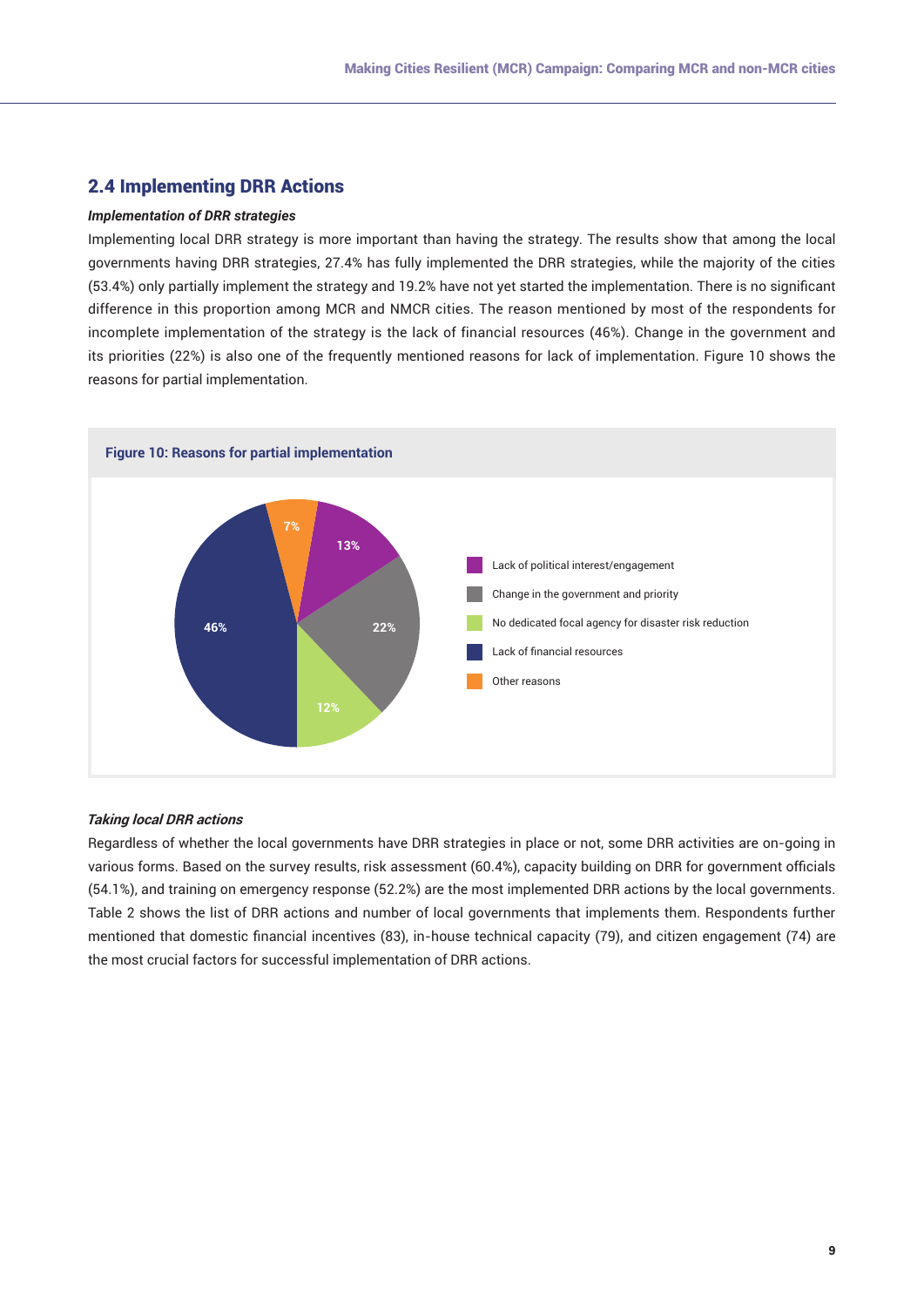| <b>Local DRR Actions</b>                                                                                                | $MCR (N=134)$ | <b>NMCR (N=25)</b> | <b>Total</b> |
|-------------------------------------------------------------------------------------------------------------------------|---------------|--------------------|--------------|
| Risk assessment                                                                                                         | 89            | $\overline{7}$     | 96           |
| Capacity building/training on DRR for government officials                                                              | 76            | 10                 | 86           |
| Training on emergency response                                                                                          | 75            | 8                  | 83           |
| Establishment of dedicated department or unit for DRR                                                                   | 61            | $\overline{7}$     | 68           |
| Risk-informed land use planning                                                                                         | 57            | $\overline{7}$     | 64           |
| Educational programs and training on disaster risk reduction in schools and local<br>communities                        | 56            | 8                  | 64           |
| Post-disaster damage and loss assessment                                                                                | 55            | 8                  | 63           |
| Mainstreaming DRR with other development sectors                                                                        | 55            | 6                  | 61           |
| Risk communication policies                                                                                             | 53            | 4                  | 57           |
| Assignment of dedicated DRR officials                                                                                   | 50            | 5                  | 55           |
| Establishment of multi-stakeholder coordination mechanism                                                               | 50            | 5                  | 55           |
| Early warning system                                                                                                    | 51            | 3                  | 54           |
| Capacity building/training on DRR for non-government stakeholders                                                       | 46            | 4                  | 50           |
| Citizen participation mechanisms in all phases of disaster management (Prevention,<br>Preparedness, Response, Recovery) | 44            | 5                  | 49           |
| Construction of protective infrastructure (e.g. sea wall, levees, storm drains, slope<br>stabilization, etc.)           | 44            | 4                  | 48           |
| Media program to increase awareness of citizen                                                                          | 44            | 4                  | 48           |
| Relocation of population from risk areas                                                                                | 37            | 3                  | 40           |
| Disaster-proof building regulation                                                                                      | 29            | 5                  | 34           |
| Risk-informed informal settlements upgrading                                                                            | 30            | $\overline{4}$     | 34           |
| Local DRR fund & budgeting                                                                                              | 28            | 3                  | 31           |
| Reconstruction of damaged assets taking into account of DRR measures (Build<br>Back Better)                             | 30            | $\mathbf{1}$       | 31           |
| Ecosystem restoration for DRR purposes                                                                                  | 22            | 3                  | 25           |
| Retrofitting of critical infrastructure                                                                                 | 18            | 2                  | 20           |

#### **Table 2: DRR actions implemented by local governments (N=159)**

## **Impact of local DRR actions**

Figure 11 shows the improvements observed in the cities after local governments became interested and involved in disaster risk reduction. The results reveal that the improvements are highly visible among cities participating in MCR Campaign, particularly in the cities that have signed up to the Campaign in Phase I before 2015. Other improvements include better-organised disaster response (MCR 1: 60%, MCR 2: 52%, NMCR: 24%), improved common understanding on disaster risk among city departments (MCR 1: 58%, MCR 2: 48%, NMCR: 20%), and more regular training/capacity building support for city officials in needed areas (MCR 1: 42%, MCR 2: 41%, NMCR: 12%).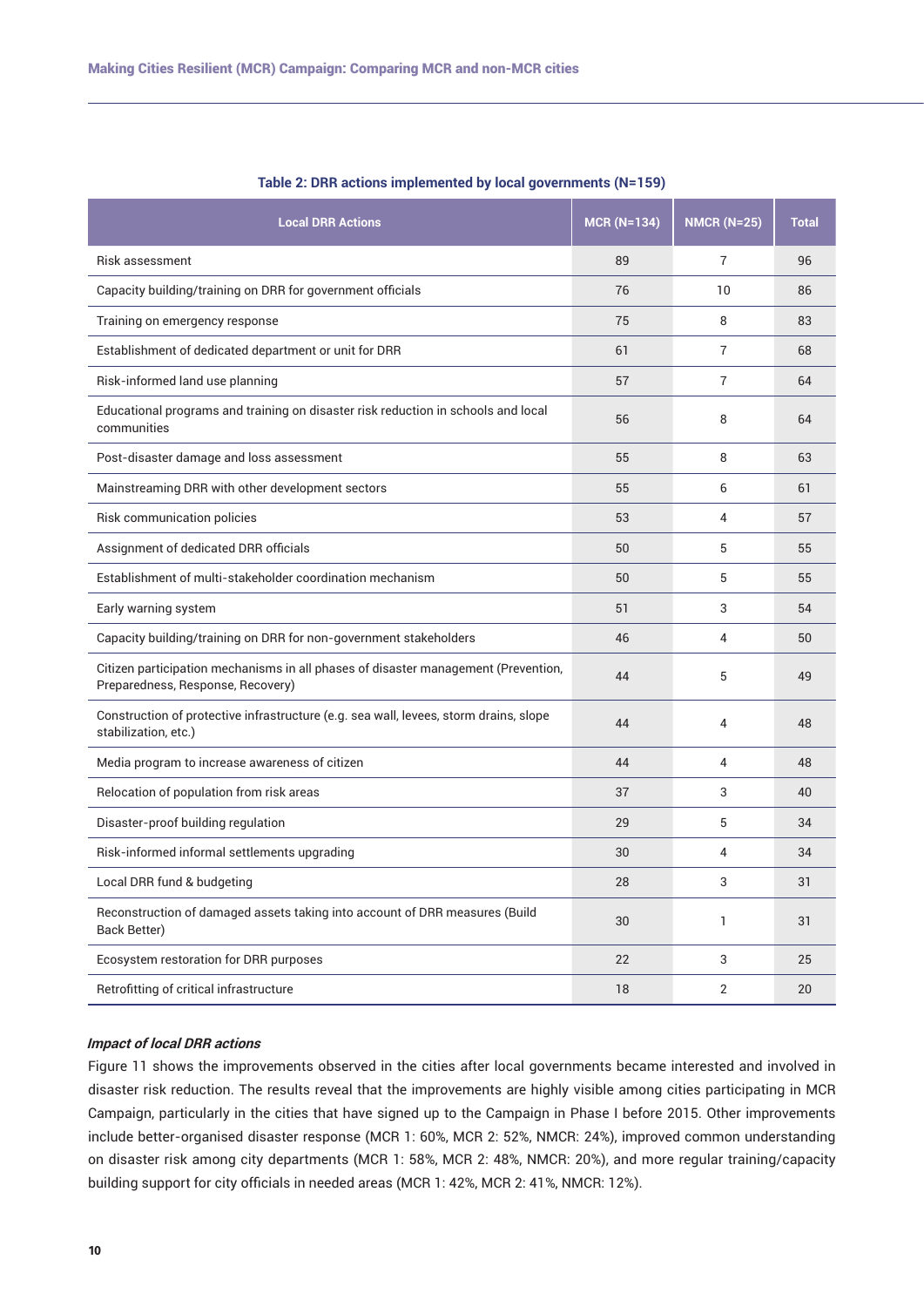

## **Local partnership for DRR**

The Sendai Framework highlights the role of local governments in taking the lead in disaster risk reduction and emphasises the shared responsibility among all stakeholders. Various stakeholder groups must be included in DRR to enhance local disaster resilience building. The results further reveal that MCR Campaign cities have high engagement with other stakeholders and create partnership with these stakeholders for local disaster resilience building.

According to the survey, most of the local governments coordinate among various local government offices in disaster risk reduction (MCR 1: 68%, MCR 2: 52%). Non-governmental organisations (NGOs) and civil society organisations (CSOs) are also the key partners for local governments on DRR (MCR 1: 40%, MCR 2: 42%), followed by neighbouring municipalities (MCR 1: 49%, MCR 2: 33%), university and academia (MCR 1: 40%, MCR 2: 30%) United Nations Organisations (MCR 1: 34%, MCR 2: 32%), and private sector (MCR 1: 32%, MCR 2: 17%). The result show that there is a relatively minimal involvement of grassroots organisations (MCR 1: 15%, MCR 2: 10%) in local DRR. Surprisingly, 13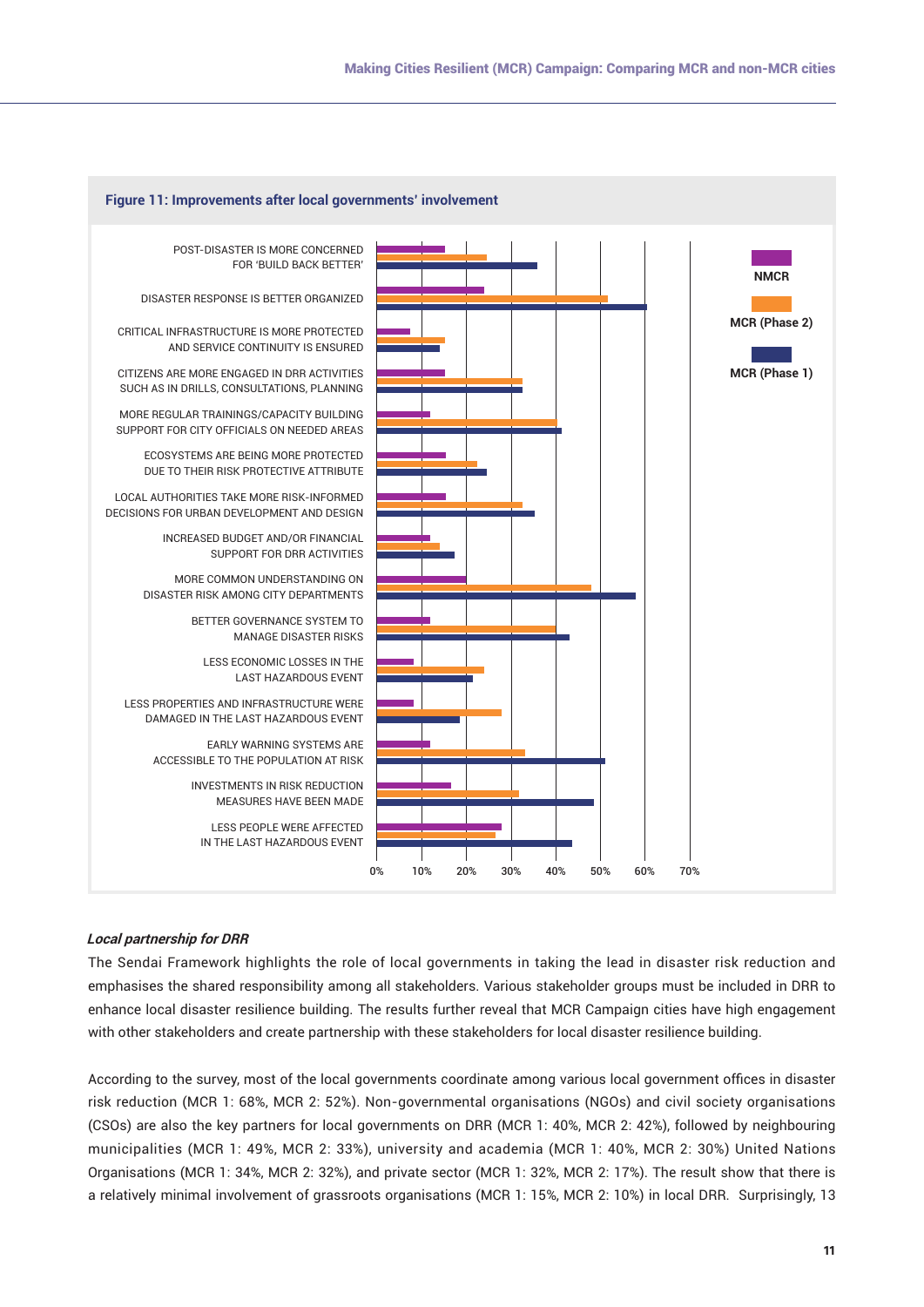MCR local governments (MCR 1: 6%, MCR 2: 12%) reveal no cooperation with other entity. Figure 12 shows the local cooperation for disaster risk reduction.



An effective DRR plan is the one that is developed with the involvement of the citizens. According to the respondents, 61% of MCR cities and 20% of NMCR cities have developed their DRR plans with the participation of the citizens in some form. Demonstrative actions, open workshops and public consultations are some of the most common citizen engagement methods used by the cities. 25% of the MCR 2 (2016 onwards) respondents mentioned that the most common citizen engagement method is via open workshops to increase awareness and demonstrative actions and campaigns. Table 3 shows the number of cities that use various citizen engagement techniques.

## **Table 3: Techniques used for citizen engagement**

| <b>Technique</b>                            | MCR <sub>1</sub> | MCR <sub>2</sub> | <b>NMCR</b> |
|---------------------------------------------|------------------|------------------|-------------|
| Demonstrative actions and campaigns         | 25%              | 7%               | 4%          |
| Open workshops to increase public awareness | 11%              | 21%              | 4%          |
| Public consultations                        | 13%              | 12%              | 8%          |

#### **External support for DRR at the local level**

Further 59% of the DRR plans are developed with external support. Most of the support is provided by the national government followed by the private sector. According to the respondents, financial support, human resources and capacity building is mainly received from the national government, and technical support from academia and the private sector. Table 4 shows the different type of support received from various organisations.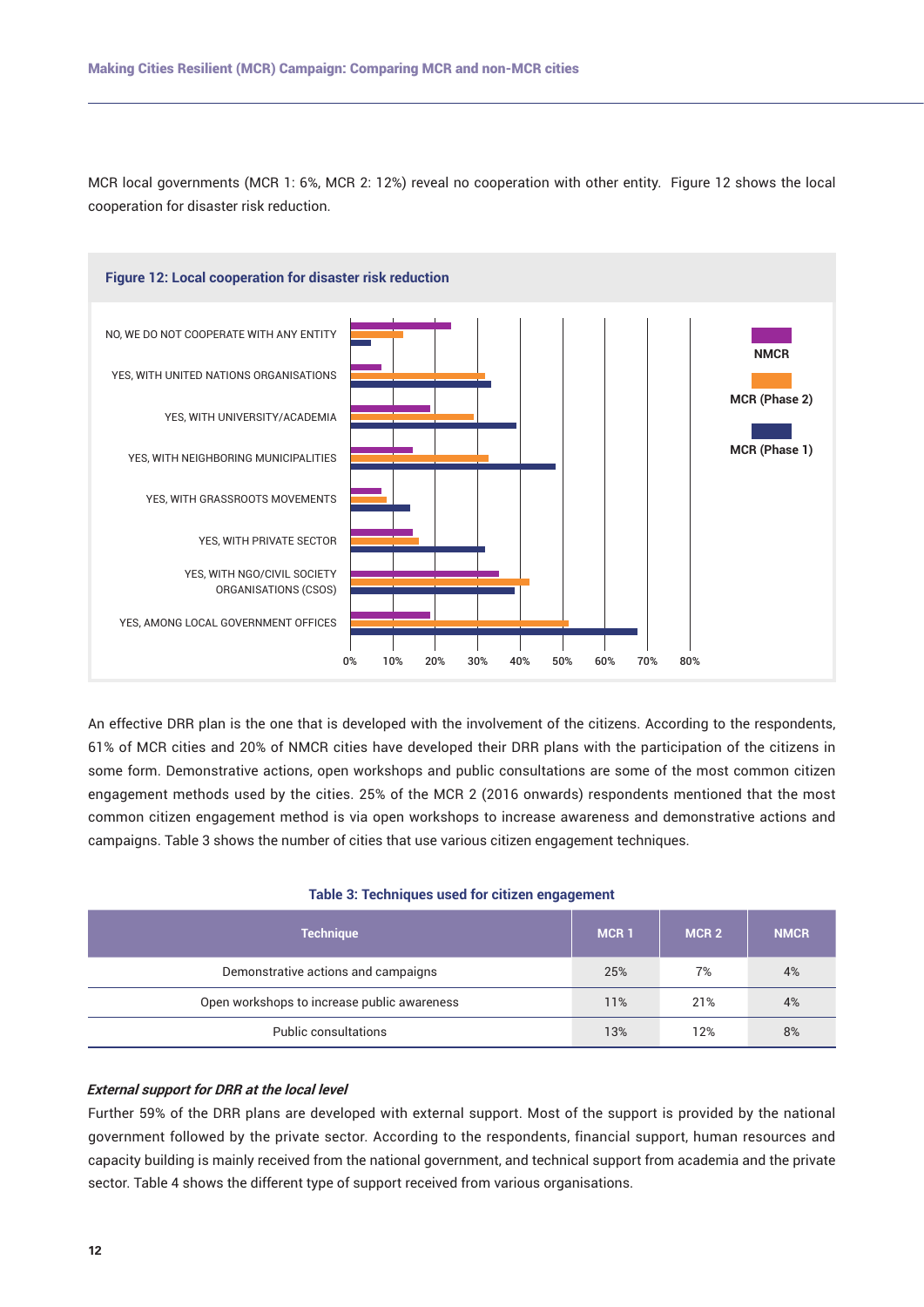| <b>Type of support</b> | <b>National</b><br>government | <b>UNOs</b> | <b>Development</b><br><b>bank</b> | <b>NGOs</b> | <b>Sister city</b> | Academia | <b>Private</b><br>sector | <b>Others</b> |
|------------------------|-------------------------------|-------------|-----------------------------------|-------------|--------------------|----------|--------------------------|---------------|
| Financial<br>resources | 40%                           | 17%         | $0\%$                             | 13%         | 3%                 | 3%       | 13%                      | 10%           |
| Human<br>resources     | 21%                           | 6%          | $0\%$                             | 15%         | 9%                 | 15%      | 11%                      | 23%           |
| Technical advise       | 16%                           | 11%         | $0\%$                             | 12%         | 8%                 | 19%      | 18%                      | 17%           |
| Capacity<br>building   | 23%                           | 13%         | $0\%$                             | 15%         | 10%                | 16%      | 3%                       | 21%           |
| Others                 | 32%                           | 18%         | $0\%$                             | 18%         | 0%                 | 5%       | 5%                       | 23%           |

**Table 3: Techniques used for citizen engagement**

# 3.Analysis and conclusion

Why cities are at risk? It can be due to several reasons: rapid urbanisation; high population density; unplanned urban development (increased vulnerability to hazards); informal settlements and slums; low building standards and inappropriate construction; lack of protective infrastructure; lack of adequate city development plans and improper planning for land use; lack of safe lands leads to developments and developments in marginal and hazard prone lands such as sloping lands, flood plains, reclaimed lands etc., to name a few.

Disaster trends show that majority of the cities are totally unprepared to handle any adverse effects of hazards that are amplified due to rapid urbanisation. Based on the analysis of the local government survey conducted in 2018 to capture the progress in DRR and the implementation of the Sendai Framework for Disaster Risk Reduction at the local level around the world, cities that are part of the MCR Campaign tend to perform better than non-MCR Campaign cities on many aspects of disaster risk reduction at the local level.

Survey results show that, in relation to understand the risk in their territory, almost 70% of the cities participating in the survey conduct disaster risk assessments. Among them, the majority are the MCR cities. 10 different types of risk outputs are identified as the outputs of this risk assessment. Out of 11 local governments or 10% that produce all risk, hazard, exposure, and vulnerability maps, 9 are cities that have signed up to the MCR Campaign.

Following the trend, the most often used means to communicate risk information by the local governments is online social media such as Facebook, Twitter, and Instagram, followed by the local newspapers and leaflets. The result reveals that the effort on risk communication can be observed more among MCR cities than the non-MCR cities.

Furthermore, among local governments which already have local DRR strategy in place, nearly 80% are the members of the MCR Campaign. Within the additional 30% of local governments in the process of developing the local DRR strategies, approximately 86% have also joined the MCR campaign.

Two of the local governments participating in this survey have the plan that is fully aligned with the Sendai Framework technical guidance by including all the 10 key elements of DRR strategies. One is a local government that joined the MCR campaign in Phase 1 and the other one joined the campaign in Phase 2. Additional 7 local governments' DRR strategies include 9 key elements. All of which are the members of the MCR Campaign.